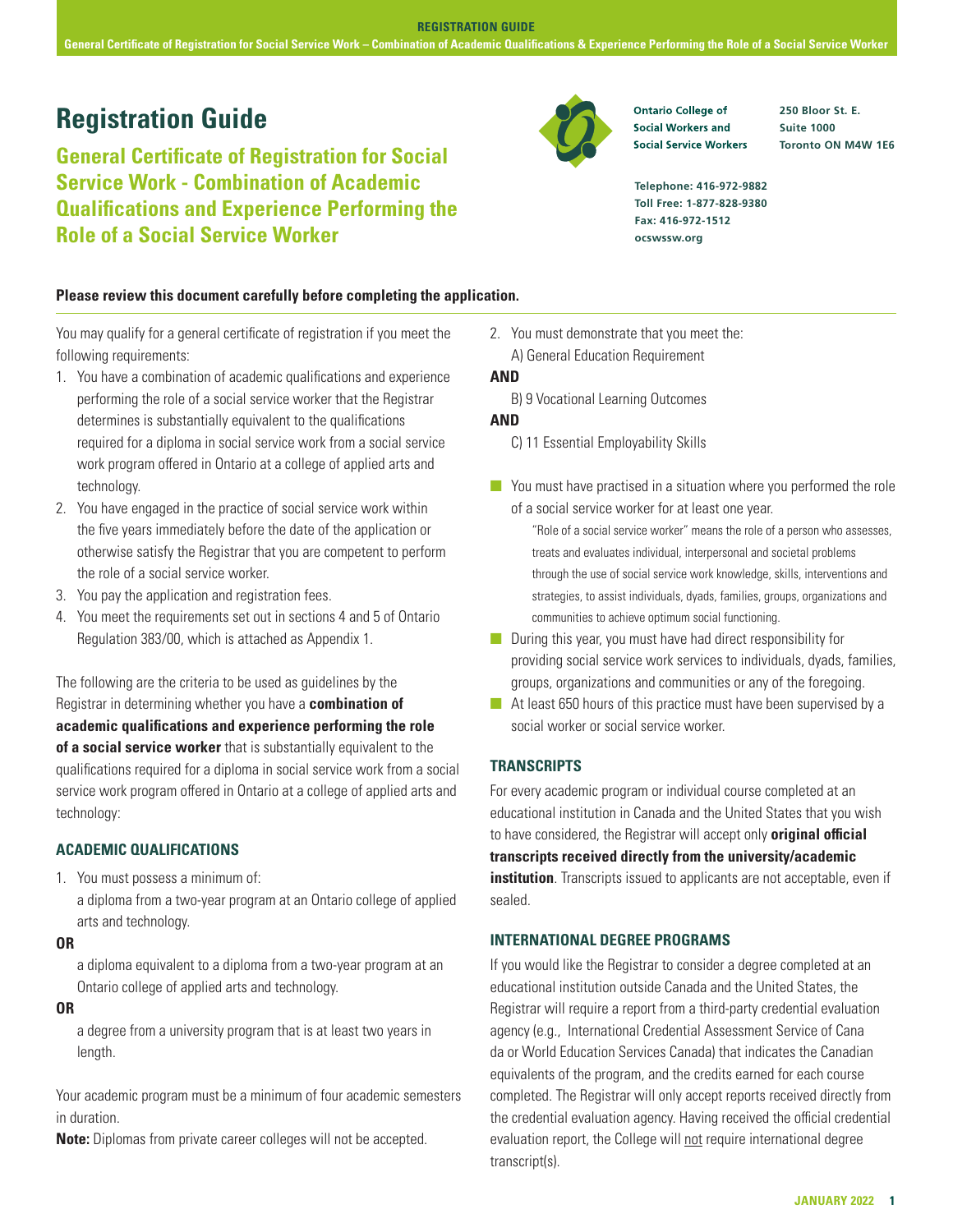Applicants are responsible for the costs of obtaining the report, and should ensure that they also receive a copy of it. If transcripts for such an evaluation are difficult to obtain, you may discuss the matter with the Registration Department.

University-based academic credential assessments (e.g., the Comparative Evaluation Service) are NOT accepted.

# **COURSE CONTENT OF ACADEMIC PROGRAM**

When evaluating your application, the Registrar expects an applicant to demonstrate course content in three broad areas outlined below. The Registrar considers the information provided by the academic institution(s) and by the applicant to determine whether the content areas have been satisfied. You do NOT need to indicate which of your courses you think should meet each area.

### **COURSE DESCRIPTIONS**

In order to consider any course relative to the content areas, the Registrar requires a copy of the institution's **official course calendar description, course outline or syllabus** that applies to the course **in the year it was completed**. Many academic institutions offer archives of historical course descriptions on their websites.

The College accepts course descriptions in **English or French only**. Descriptions in other languages must be translated by an accredited translator (e.g., ATIO member) at the applicant's expense.

If you would like the Registrar to consider courses that have a generic official description, such as "selected topics", independent research, or thesis courses, the Registrar's ability to evaluate the courses will depend upon the quality of the information received about the specific topic, research or thesis. Please provide independent verification of the content covered, such as an official outline for a selected topics course, a summary and/or evaluation for an independent research course, and the cover page, with title and abstract, for a major paper or thesis.

# **FIELD PLACEMENT / PRACTICUM / INTERNSHIP**

If you completed a field placement, practicum or internship as part of your academic program which you wish the Registrar to consider, you must provide a written description as follows:

- $\blacksquare$  brief description of agency/setting
- $\blacksquare$  brief description of client population(s)
- $\blacksquare$  brief description of roles/responsibilities
- $\blacksquare$  duration (start/end dates; number of hours per week/month)

#### **CONTENT AREAS**

Set out below is a description of the General Education Requirement, 9 Vocational Learning Outcomes and 11 Essential Employability Skills and the manner in which the Registrar generally expects an applicant to demonstrate that these criteria have been met.

# **A) GENERAL EDUCATION REQUIREMENT**

You must demonstrate you obtained course credits in your academic program in at least one of the areas of study set out below, and that the course credits for the General Education Requirement are equal to at least 120 instructional hours:

- i. Arts in Society: recognize and evaluate artistic and creative achievements
- ii. Civic Life: understand the patterns of human relationships that underlie the orderly interactions of a society's various structural units
- iii. Social and Cultural Understanding: gain an awareness of one's own place in contemporary culture and society by acquiring knowledge of the patterns and precedents of the past
- iv. Personal Understanding: develop and understand oneself as an integrated physiological and psychological entity in order to be a fully functioning person
- v. Science and Technology: understand the basics of scientific inquiry that deals with fundamental or basic questions of science and technology in a non-applied manner

**Note:** Course credits used to demonstrate achievement of the General Education Requirement cannot be applied to demonstrate achievement of the Vocational Learning Outcomes.

#### **B) VOCATIONAL LEARNING OUTCOMES**

You must demonstrate that you have achieved the 9 Vocational Learning Outcomes set out below through course credits obtained in your academic program and that the course credits used to demonstrate achievement of the 9 Vocational Learning Outcomes are equal to a minimum of 680 instructional hours (approximately 17 vocational courses):

- i. The ability to develop and maintain professional relationships which adhere to professional, legal and ethical standards aligned to social service work
- ii. The ability to identify strengths, resources and challenges of individuals, families, groups and communities to assist them in achieving their goals
- iii. The ability to recognize diverse needs and experiences of individuals, groups, families and communities to promote accessible and responsive programs and services
- iv. The ability to identify current social policy, relevant legislation and political, social and/or economic systems and their impacts on service delivery
- v. The ability to advocate for appropriate access to resources to assist individuals, families, groups and communities
- vi. The ability to develop and maintain positive working relationships with colleagues, supervisors and community partners
- vii. The ability to develop strategies and plans that lead to the promotion of self-care, improved job performance and enhanced work relationships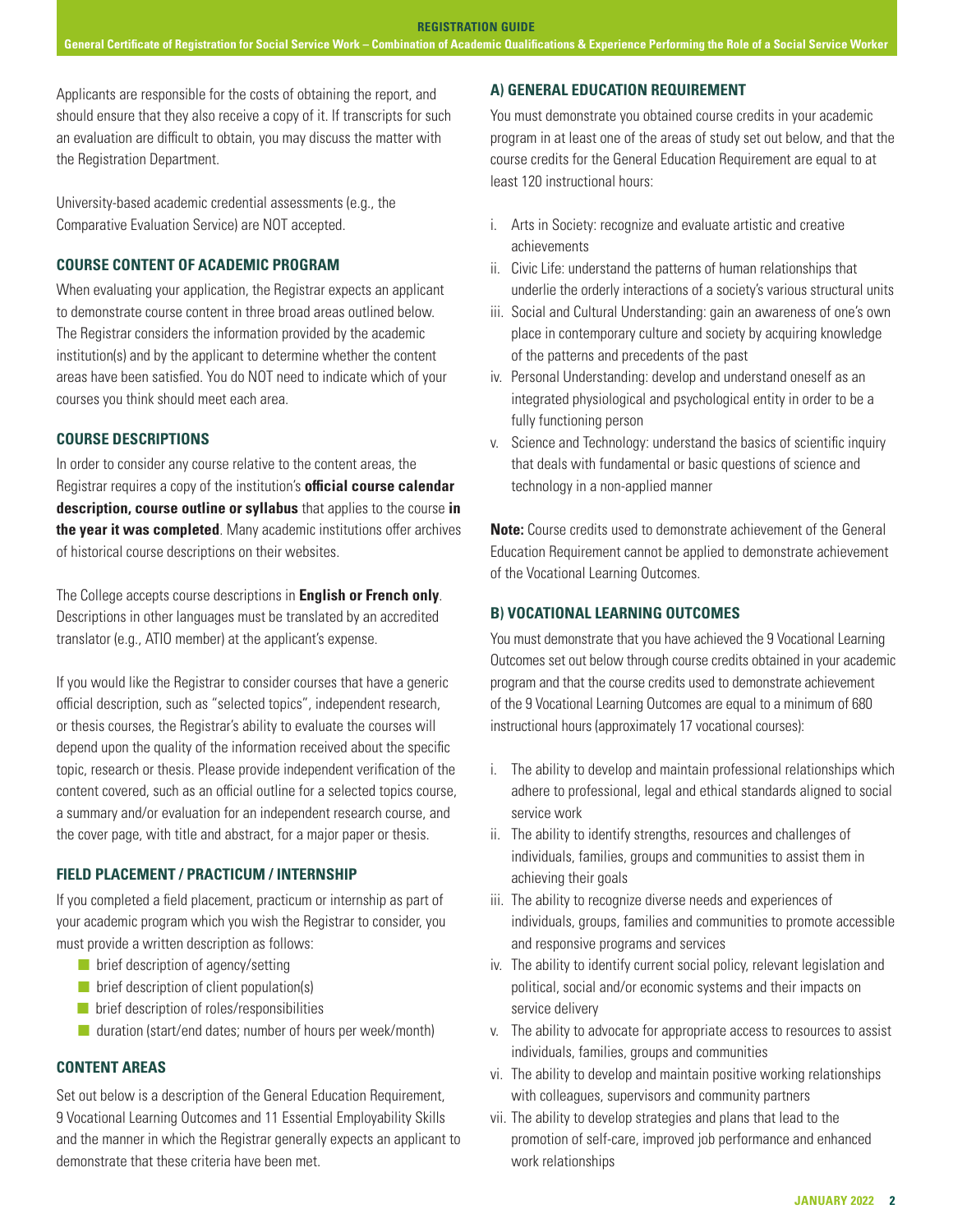- viii.The ability to integrate social group work and group facilitation skills across a wide range of environments, supporting growth and development of individuals, families and communities
- ix. The ability to work in communities to advocate for change strategies that promote social and economic justice and challenge patterns of oppression and discrimination

**Note:** Course credits used to demonstrate achievement of the Vocational Learning Outcomes cannot be applied to demonstrate achievement of the General Education Requirement.

#### **C) ESSENTIAL EMPLOYABILITY SKILLS**

You must demonstrate that you have achieved the 11 Essential Employability Skills set out below principally by obtaining credit courses forming part of your academic program. You may submit, in addition to the course credits obtained through your academic program, other professional training or internships, your practice experience, or a combination of these, in order to demonstrate your achievement of the 11 Essential Employability Skills. You must submit a certificate of attendance for any training obtained outside of the academic program, such as conferences, seminars or workshops.

- i. The ability to communicate clearly, concisely and correctly in the written, spoken and visual form that fulfils the purpose and meets the needs of the audience.
- ii. The ability to respond to written, spoken or visual messages in a manner that ensures effective communication.
- iii. The ability to execute mathematical operations accurately.
- iv. The ability to apply a systematic approach to solve problems.
- v. The ability to use a variety of thinking skills to anticipate and solve problems.
- vi. The ability to locate, select, organize and document information using appropriate technology and information systems.
- vii. The ability to analyze, evaluate and apply relevant information from a variety of sources.
- viii.The ability to show respect for the diverse opinions, values, belief systems and contributions of others.
- ix. The ability to interact with others in groups or teams in ways that contribute to effective working relationships and the achievement of goals.
- x. The ability to manage the use of time and other resources to complete projects.
- xi. The ability to take responsibility for one's own actions, decisions and consequences.

#### **EXPERIENCE PERFORMING THE ROLE OF A SOCIAL SERVICE WORKER**

In addition to the formal education described above, you must have also practised in a situation where you performed the role of a social service worker for at least one year. During this year, you must have

had direct responsibility for providing social service work services to individuals, dyads, families, groups, organizations and communities or any of the foregoing. At least 650 hours of this practice must have been supervised by a social worker or social service worker. The social service work practice can take place in the workplace or as part of an academic practicum experience.

#### **This criterion cannot be satisfied by volunteer work.**

To evaluate whether you meet these requirements, the Registrar requires a Length of Practice and Supervision Confirmation Form (Part II) completed by a past or current employer or supervisor. If necessary, you may arrange for the College to receive more than one completed form.

Section II of the Length of Practice and Supervision Confirmation Form must be completed entirely including date and signature by your employer or supervisor and the form must be sent by them directly to the College. **The College will not accept forms from the applicant, or forms that are completed by the applicant, even if signed by the employer or supervisor.** 

#### **CURRENCY OF PRACTICE OF SOCIAL SERVICE WORK**

You must have engaged in the practice of social service work within the five years immediately before the date of the application or otherwise satisfy the Registrar that you are competent to perform the role of a social service worker. This requirement does not apply to an applicant who has obtained the academic qualification and experience required for registration with the OCSWSSW within the five years immediately before the date of the application.

The application form asks you if you have engaged in the practice of social service work within the five years immediately before the date of your application. It also asks you to provide information regarding your experience performing the role of a social service worker, starting with your current or most recent employer.

If you engaged in the practice of social service work in private practice, you must provide information regarding your private practice, starting with your current or most recent private practice. You must also enclose an original business card, letterhead or other original evidence that confirms your private practice.

If your answer is "No", and you have not engaged in the practice of social service work within the five years immediately before the date of the application, you must download, complete, sign and date and submit with your application, the Supplemental Form Regarding Competence to Perform the Role of a Social Service Worker.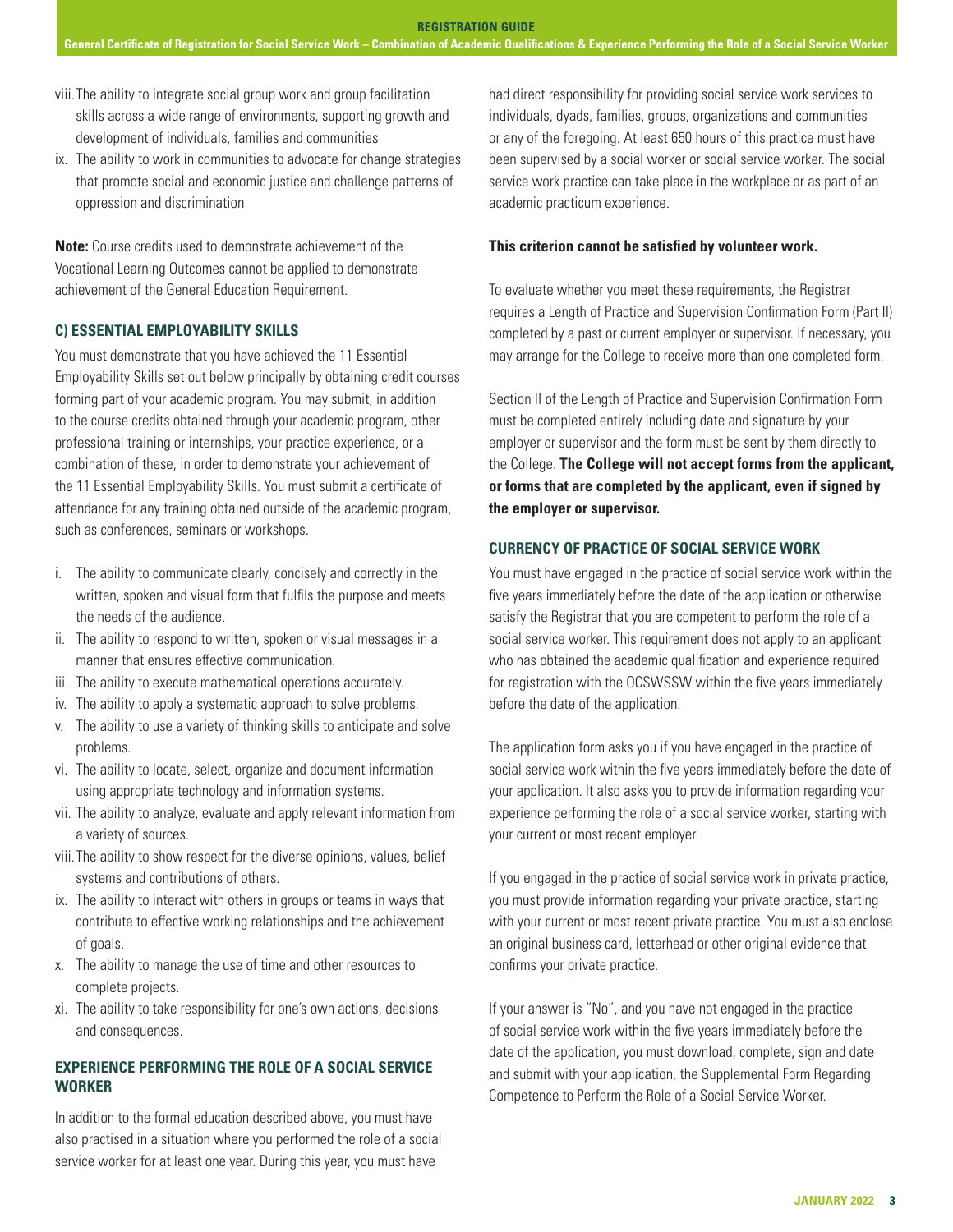#### **HOW TO COMPLETE THE APPLICATION**

- **n** Print all information clearly.
- $\blacksquare$  The College will accept only completed, dated and signed applications together with the application and registration fees paid IN FULL.
- $\blacksquare$  Include course descriptions and course outlines for all courses listed in transcript(s).
- $\blacksquare$  Mail the original application.
- **n** Download and complete Section I of the Length of Practice and Supervision Confirmation Form and forward the form to your current and/or previous employer(s) or supervisor(s) for completion. It must be returned by the employer or supervisor directly to the College by mail.
- **n** A photocopy, facsimile or electronic copy of the application **will not be accepted.**
- **n** If you are authorized under the *Immigration and Refugee Protection* Act (Canada) to engage in the practice of social service work, attach a photocopy of authorization to the application form.
- $\Box$  Contact your academic institution to request that an original official transcript of your academic qualifications be forwarded directly to the College.
- $\blacksquare$  It is the responsibility of the applicant to ensure that the Collegehas received all required documentation.

# **CONSENT TO THE RELEASE OF INFORMATION FROM THE REGISTER FOR RESEARCH PURPOSES**

Please indicate whether or not you consent to the release of information pertaining to you for the purpose of research by checking the appropriate box. If you do not complete this section, the College will assume that you do not consent. Completion of this section enables the College to respond to requests for information contained in the Register from persons or organizations conducting research. In accordance with the policy approved by Council respecting such requests, with your consent, the only information contained in the Register that may be released includes some or all of the following: your name, category of membership, name of your business or employer, your business address and your business telephone number.

#### **PAYMENT**

- **n** A **non-refundable application fee of \$100** is required.
- **n** A registration fee of \$360 is required.
- $\blacksquare$  Payment in full must be submitted with the completed application form.
- $\blacksquare$  Post-dated payments will not be accepted.
- **n** Payment may be made by cheque or money order, payable to the Ontario College of Social Workers and Social Service Workers.
- **n** Payment may also be made by Visa or Mastercard, including Visa debit and Mastercard debit. Ensure that you complete all sections of

the credit card authorization section.

 $\blacksquare$  A charge of \$25 will be levied on each cheque that is not honoured.

The registration fee is pro-rated on a quarterly basis according to the date the certificate of registration is issued. A refund, if applicable, will be sent to you when the certificate of registration is issued.

Applicants are responsible for all costs of the application.

# **Please do not hesitate to contact the College if there are questions regarding the application or the application process.**

#### **APPLICATION CHECKLIST**

Please complete ALL sections of the application form. Mark N/A if any section on the application form is not applicable. While completing the application form, make sure that you:

- 1. Sign and date the application form.
- 2. Ensure all applicable fees are enclosed. Date and sign cheque; ensure credit card authorization and information is complete.
- 3. Contact your academic institution(s) and request that an original official transcript be forwarded by mail directly to the College.
- 4. Course descriptions must be submitted in either English or French Course descriptions should be for the years in which they were taken.
- 5. Submit any additional documents, if applicable, with the application form. Additional documents may include:
	- $\blacksquare$  If you are in private practice, original business card, letterhead or other original evidence confirming your practice.
	- n Copy of authorization under the *Immigration and Refugee Protection Act* (Canada), if required.
	- $\blacksquare$  Full particulars with respect to any questions regarding item 13 (Professional Conduct and Health) which are answered "Yes."
- 6. Complete only Section 1 of the Length of Practice and Supervision Confirmation Form and then forward the form to your current and/or previous employer(s) or supervisor(s). The supervisor must mail the completed form to the College.
- 7. Mail the application form (and any additional documents) to the College. **Faxed, emailed or photocopied forms or documents will not be accepted.**

**Please note:** It is your responsibility to provide all of the above documentation. Assessments will not begin until all required material is received.

In addition, applicants who have been educated outside Canada and the U.S., please:

*Continued on next page.*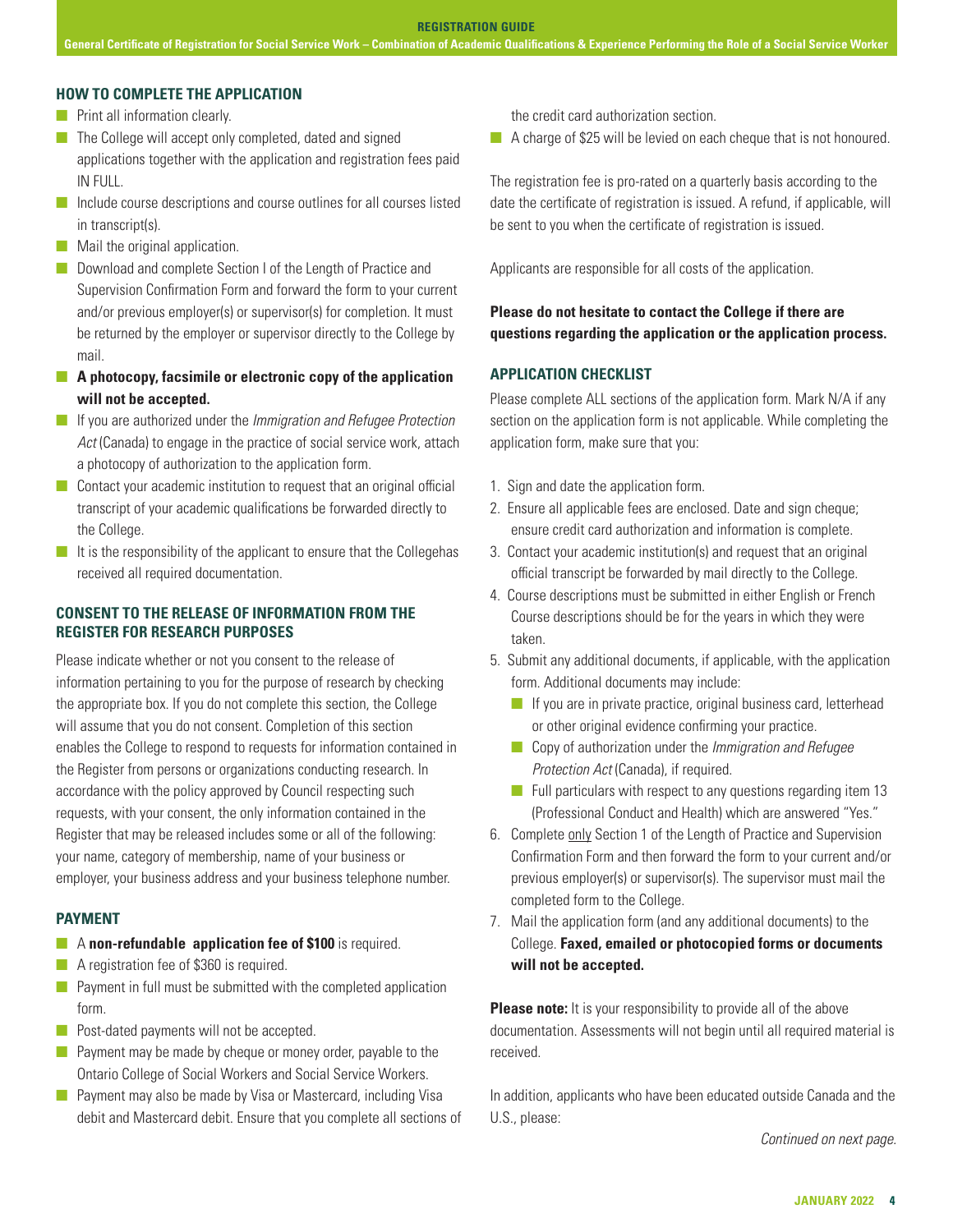- **n** Arrange for an evaluation of your academic credentials(s) by a third-party evaluation agency, such as the World Education Services (WES), or the International Credential Assessment Service of Canada (ICAS), to be evaluated.
- $\blacksquare$  Have your academic institution send your official transcript(s) to a third-party evaluation agency.
- **n** Have your official documents translated into either English or French; by an accredited translator (e.g., member of ATIO) prior to sending them to a third-party evaluation agency.
- $\blacksquare$  Request that the third-party evaluation agency send a "Credential Equivalency/Authentication Report and a Course-by-Course Analysis" directly to the College.
- $\Box$  Obtain course descriptions from your academic institution(s) to be submitted with your application to the College and NOT to the thirdparty evaluation agency. Ensure that these documents are translated into either English or French by an accredited translator.